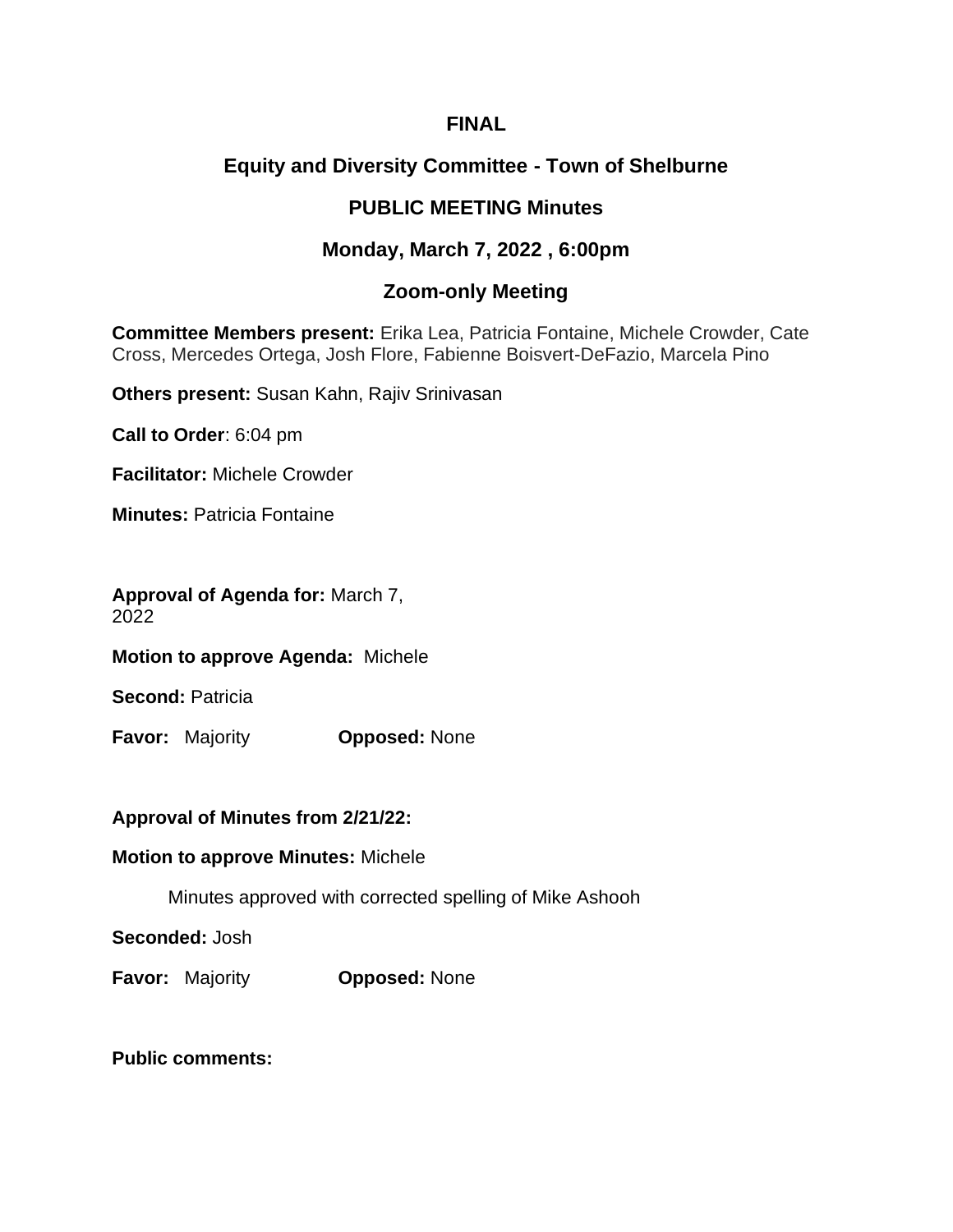- Susan Kahn provided information about resettlement/job connections for refugees

### **Discussions:**

- Strategic Plan Updates

- Michele reviewed results of survey

 - Declaration of Inclusion – Consensus is that our statement is sufficient and more robust. Erika will ask that our town be included on the VLCT list with our version.

 - Craft statement of response to Equity incidents? – Consensus to wait for consultant to help with this statement. Will keep this at the top of our objectives.

 - How to participate in Town issues/ other committees/ Selectboard? Suggestion to wait for guidance from Consultant in how to engage with hiring; Important to also look at recruitment.

- How can we connect with Selectboard and other committees in terms of Equity? Suggestion to "listen to learn" for now, aim for town getting used to our participation.

- Request from student reporter

- Erika sent letter to student reporter, has not heard back.

- Report to

#### Selectboard

Mercedes has completed the report, will share it in public comments at next Selectboard meeting.

- Declaration of Inclusion Communications **Communications**  $\sim$  See above notes under Strategic Plans

- Committee Membership Jennie will stay on, Erika will step back from being Clerk **Clerk** - Mercedes, Jennie, and Erika will need to be reappointed at 4/5 Selectboard meeting

- May have alternates? Perhaps revisit former applicants.

- Community

**Engagement** 

Patricia may offer Discussion/Activism group partnering with Pierson library on Characteristics of White Supremacy, OK for EDC to co-sponsor.

### **Report from Sub-Groups:**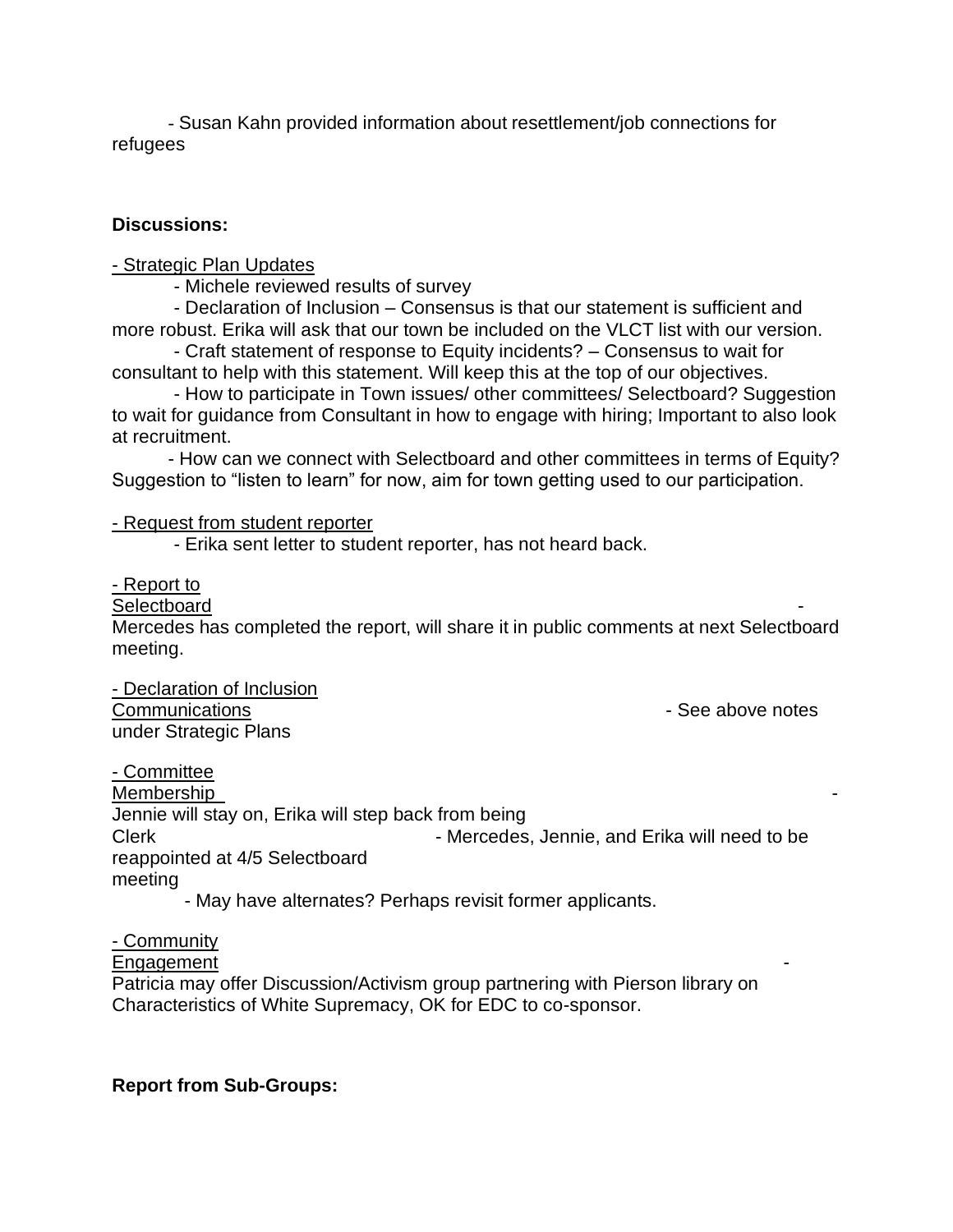#### Grant sub-group:

SCHIP grant submitted today to Town Manager and Selectboard.

Consultant subgroup and the state of the state of the state of the Mercedes and Mercedes and the state of the state of the state of the state of the state of the state of the state of the state of the state of the state of the state of Patricia will send out Consultant letter for review, will send out by end of week.

#### Strategic planning sub-group:

Mercedes and Michele will re-draft plan following today's robust discussion.

Culture-building subgroup: Ongoing working group potentially has the following members: Michele, Patricia, Marcela (starting in April), Cate, Fabienne? Ideas:

- Presence at Farmer's Market. **- Contract Studies and Studies and Studies and Studies and Studies and Studies and Studies and Studies and Studies and Studies and Studies and Studies and Studies and Studies and Studies and Studies and Studies an** group at library -

Indigenous perspectives

#### **Action Items**:

- Erika will reach out to founders of Declaration of Inclusion to ask if we could be included on the list of other towns with our version

- Will keep Equity incident response statement at the top of our objectives, while we wait for Consultant/ HR person to help craft this response.

- Further discussion how we might engage equity issues going forward with other committees for shared language/ "Listen to learn."

- Committee Membership: Erika has requested to step down from Clerk responsibilities. Will revisit at next meeting

- Michele and Mercedes will create second draft of Strategic Plan for next meeting 3/21/22

**Action Responsible Due**